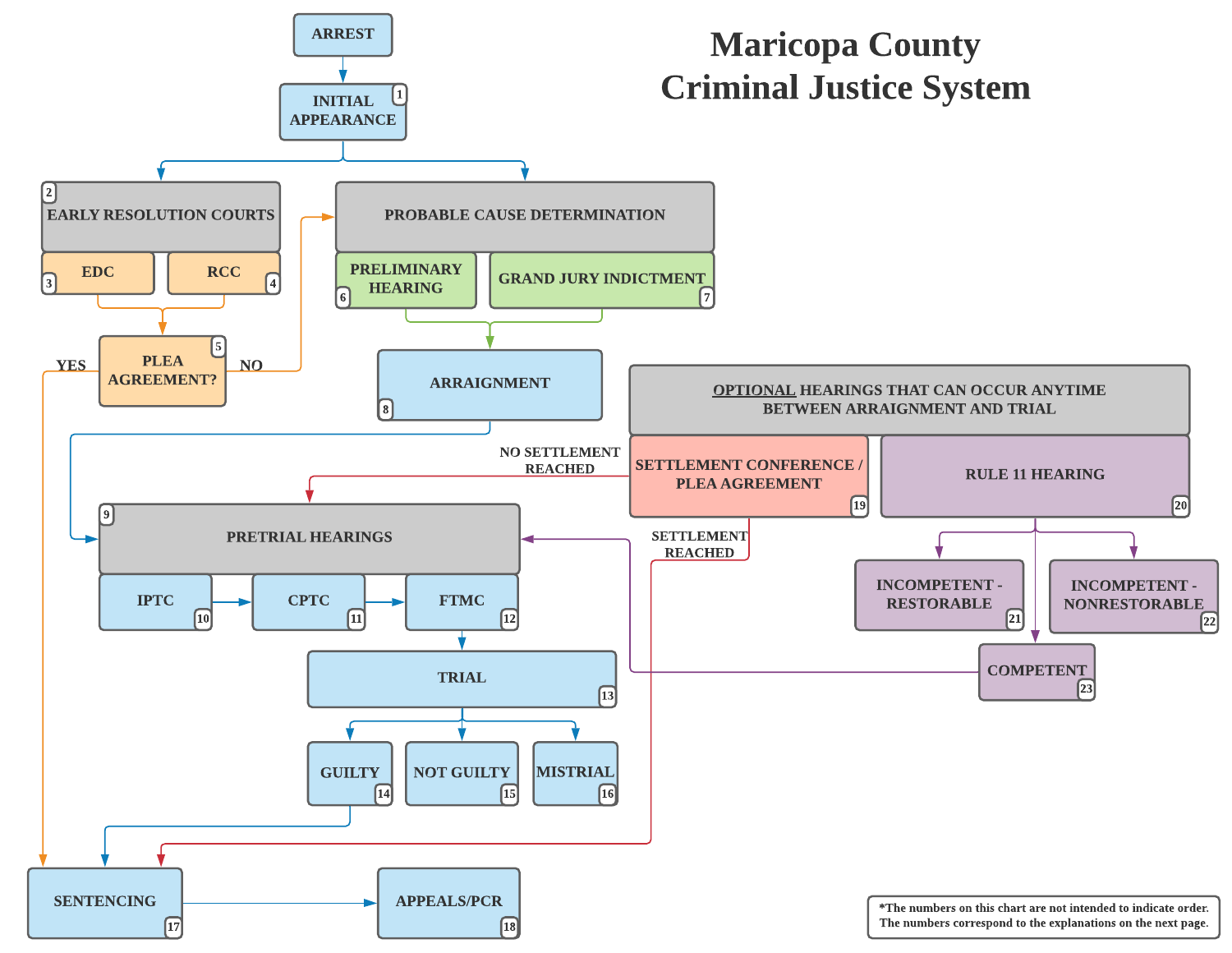- <span id="page-1-0"></span>**1. Initial Appearance (IA):** Within 24 hours of arrest, Defendant is informed of charges, rights to counsel and to remain silent, court must determine whether probable cause exists to continue detaining defendant, must consider comments by victim, and determine release conditions for Defendant. *See* **Ariz. R. Crim. P. 4.2.**
- **2. Early Resolution Courts:** The early resolution courts are unique to Maricopa County and give the parties a fast paced setting to potentially resolve the case prior to a probable cause determination. The prosecution provides the defense with limited discovery and a plea offer. The client typically has 30 days to negotiate and enter into a plea agreement or to reject the plea and affirm their right to a probable cause determination.

Felony drug cases are set in the **Early Disposition Court (EDC)** and all other types of cases are set in the **Regional Court Center (RCC)**. It is within the sole discretion of the prosecutor to decide whether a case will be set in the early resolution courts. Cases that are serious or complex in nature are not typically chosen by the prosecutors for the early resolution courts.

**3. Early Disposition Court (EDC)**: Formerly called Expedited Drug Court, was developed in 1997 as an innovative approach in processing cases to alleviate the backlog of trials in the Criminal Division and to respond to the community's desire to offer treatment to drug offenders. Cases filed in EDC involve victimless charges of possession of illegal drugs for personal use and/or paraphernalia.

The three (3) EDC calendars (Two (2) in the downtown Phoenix complex and one (1) at the Southeast Regional Complex) are generally large. In FY2016, there were 11,083 cases filed in EDC, a decrease of 2.29% compared to the number of cases filed in FY2016. Most of the cases resolved in EDC are diverted into a drug treatment program administered by a private drug treatment company under contract with the Maricopa County Attorney's Office. If the defendant successfully completes the treatment, their case is dismissed.

**4. Regional Court Center (RCC):** The RCC, for early felony processing, was designed to speed resolution of lower level criminal cases. The direct complaint program handles all felony complaints (typically Class 4, 5 and 6 felonies) from inception, eliminating complaint paperwork being transferred between the Justice Court system and Superior Court, with judicial officers able to preside over the full range of case complexities. Preliminary hearings and arraignments are consolidated to the same day at the RCC, which saves ten days of potential jail time for in-custody defendants, eliminates duplication of efforts, and reduces Sheriff Office transport of in-custody defendants to the various Justice Courts. Status Conferences are scheduled a few days in advance of the Preliminary Hearing to encourage early communication between the parties and promote possible case resolution.

The four (4) calendars in the RCC (three (3) in Downtown Phoenix and one (1) at the Southeast Regional Complex), are larger in size to those found in EDC. In FY2016, there were 15,690 cases filed, which is 6% less than the number of cases filed in FY2015. However, many of the cases filed into RCC are diverted to a Grand Jury by the County Attorney's office before in the preliminary hearing in RCC. If those cases are not included in the determination of a RCC resolution rate, the percentage of cases that actually appear in RCC that are resolved in RCC increases significantly.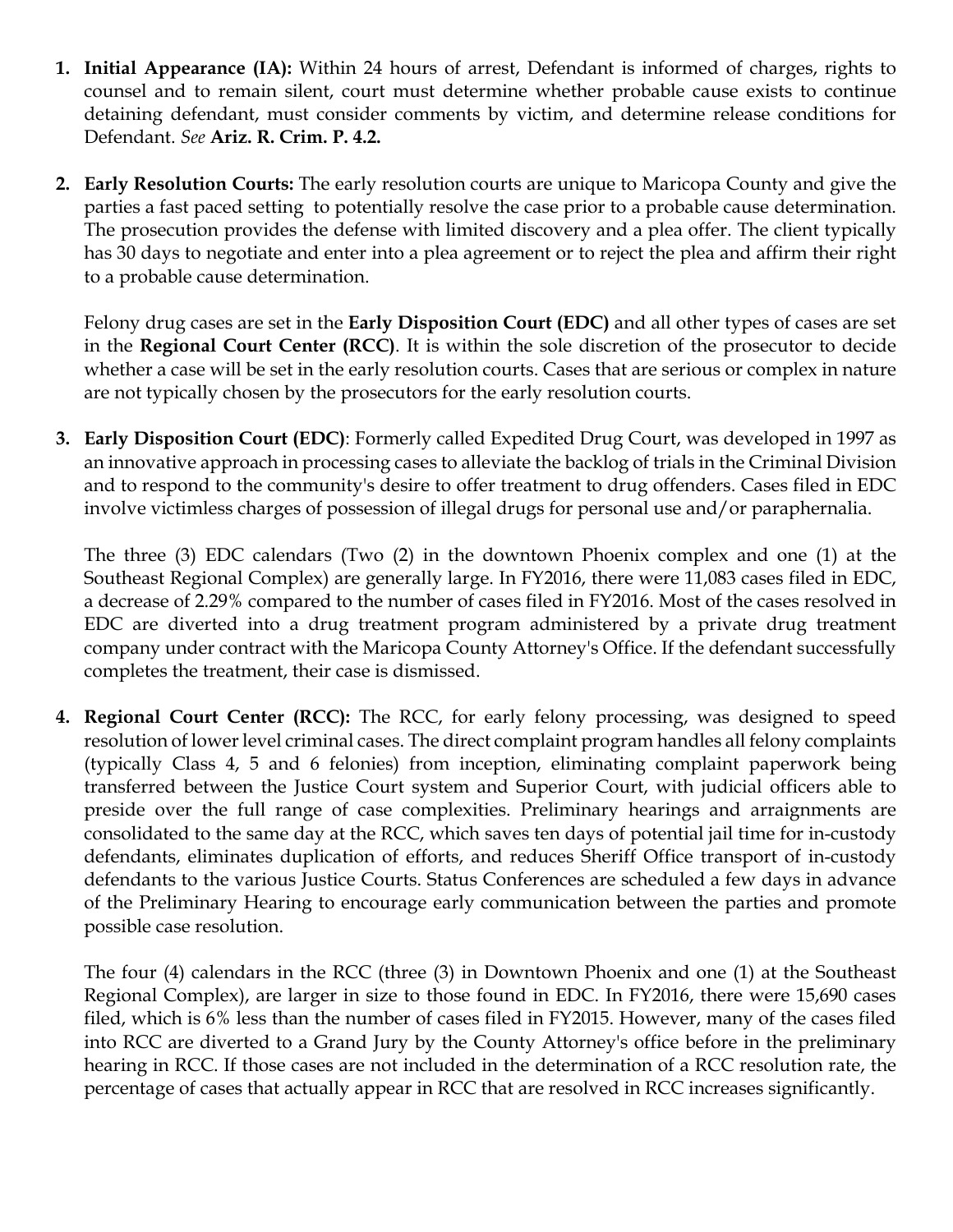<span id="page-2-0"></span>**5. Plea Agreement:** Plea Agreement: If defendant signs a plea agreement it must be entered with the court. The defendant must be present and the court must determine that the defendant is entering into this plea agreement voluntarily and intelligently. *See* **Ariz. R. Crim. P. 17.1., 17.3.** The court must tell the defendant: (1) the nature of the charge to which he is pleading; (2) range of possible sentences for the offense he is pleading to, including any special conditions regarding sentence; (3) constitutional rights the defendant is giving up by pleading; (4) the right to not plead guilty; (5) that he will be waiving right to direct appeal and may only seek PCR; (6) that there might be immigration consequences if the defendant is not a citizen. *See* **Ariz. R. Crim. P. 17.2.**

Unless, the parties stipulated to the sentence, the Court may impose any sentence within the range of the plea or Court may reject the plea if it finds it is unfair, and at this point the defendant or state may withdraw from the plea, at which point the original charges will reinstated and the case will continue. *See* **Ariz. R. Crim. P. 17.4-5.**

- **6. Preliminary Hearing (PH):** Must commence within 10 days following defendant's initial appearance if in custody, and 20 days after the initial appearance if out of custody, unless waived or complaint dismissed. *See* **Ariz. R. Crim. P. 5.1**At the end of the proceeding the magistrate will determine whether the State has established probable cause. Only evidence that is material to the question of probable cause will be admitted. Defendant has the right to cross examine witnesses against him. If probable cause is found, then DCA should file an information either at the end of the hearing or shortly afterwards. *See* **Ariz. R. Crim. P. 5.3.**
- **7. Grand Jury Indictment:** A sealed proceeding where 9-16 jurors, advised by the prosecutor, decide whether there is probable cause that defendant committed the crime and issue an indictment if they find probable cause. GJ may subpoena almost anyone to come testify (besides the defendant.) *See* **Ariz. R. Crim. P. 12.21-28.**

Due process compels the prosecutor to make a fair and impartial presentation to the GJ. *Trebus v. Davis In & For Cty. of Pima*, 189 Ariz. 621, 623, 944 P.2d 1235, 1237 (1997); **Ariz. R. Crim. P. 12.9.**

## Ways to challenge a GJ indictment:

(1) On the ground that grand jurors were not drawn or selected according to law; that a specific juror was not qualified to sit on the GJ. *See* **Ariz. R. Crim. P. 12.28**;

(2) An insufficient number of grand jurors concurred in the indictment; or

(3) The defendant was denied a substantial procedural right. *Maretick v. Jarrett*, 204 Ariz. 194, 197, 62 P.4d 120, 123 (2003).

If the Grand Jury indicts, it may request the court to issue either a **warrant** or a **summons**. If a warrant is issued, the accused individual may get arrested pursuant to that warrant. A summons, on the other hand, is a notice sent directly to the accused individual, informing him/her of the indictment and upcoming court hearing. If a summons is issued and the accused individual does not show up to the court hearing, the court may issue a warrant.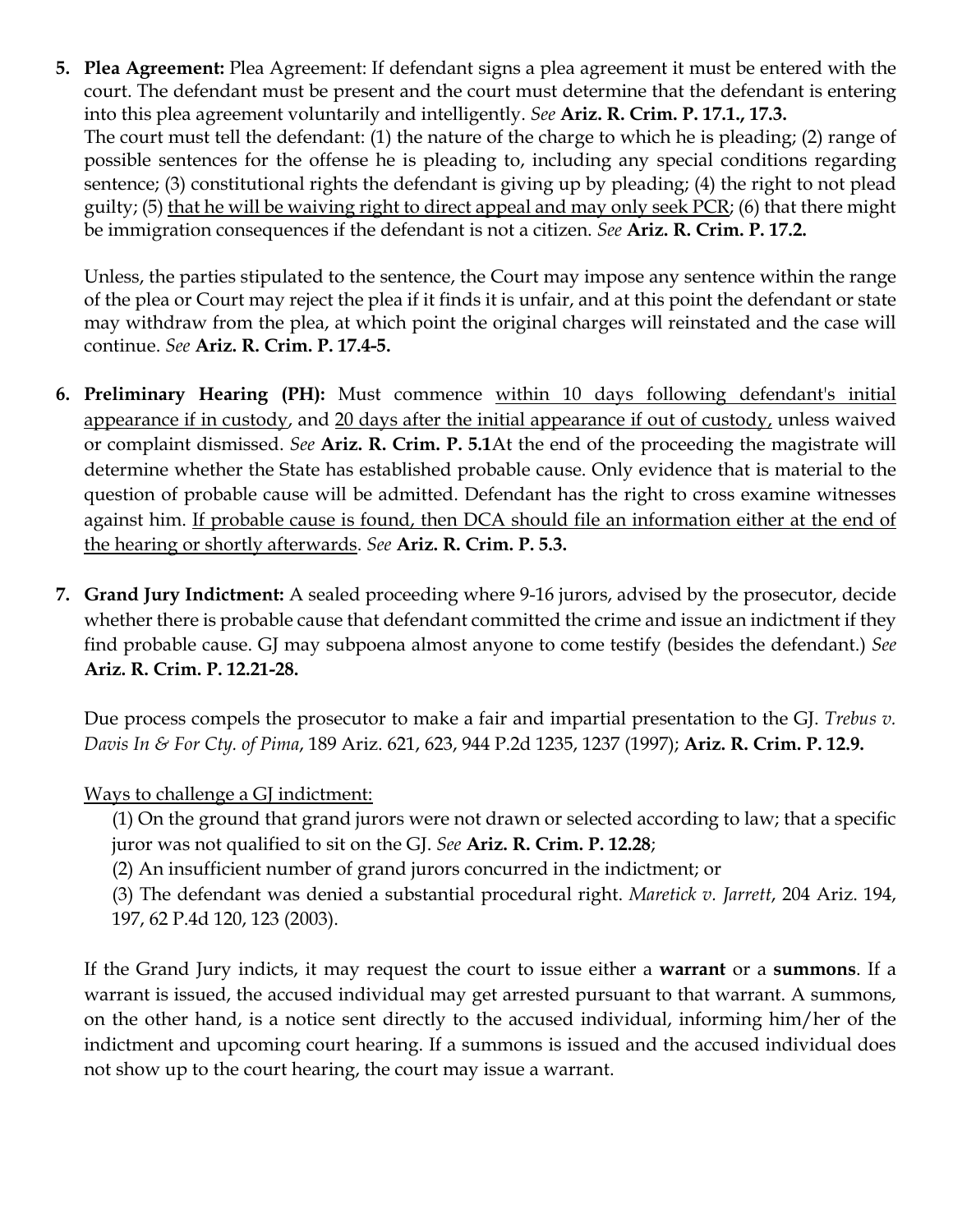<span id="page-3-0"></span>**8. Arraignment:** For defendant in custody, must be within 10 days of filing of indictment, information, or complaint; for defendants not in custody, must be within 30 days of indictment, information or complaint. *See* **Ariz. R. Crim. P. 14.1.**

Defendant must enter plea (not guilty), Court may then consider defendant's release conditions (however, the general rule is that they will not consider release conditions at this stage), set date for pretrial conference, advise parties of important deadlines, advise defendant of certain rights and penalties if defendant does not appear. *See* **Ariz. R. Crim. P. 14.3.** 

**Time Limits:** for a defendant in custody, case must be tried within 150 days after arraignment defendants out of custody, case must be tried within 180 days of arraignment. *See* **Ariz. R. Crim. P. 8(a)(1)-(2).** 

- **9. Pretrial Hearings:** All motions must be made no later than 20 days prior to trial. Opposing party shall have 10 days to file response. Jurisdiction may be raised at any time. *See* **Ariz. R. Crim. P. 16.1(b).**
- **10. Initial Pre-Trial Conference (IPTC):** Generally, where the court inquires whether the State and Defense are complying with discovery under Rule 15 and may order either party to comply with additional discovery if needed. May also order that parties engage in settlement negotiations. Court will also inquire whether a plea offer has been extended. Will also set dates for other conferences, hearings, etc. Court will also set dates for FTMC and trial (of course these dates may be changed later). If a motion to modify has been filed, then this will heard at this hearing. Additionally, if a motion to designate a case complex has been filed, this will also be heard at this hearing.
- **11. Comprehensive Pre-Trial Conference (CPTC):** Generally, the court will inquire about the status of plea negotiations, whether the state has offered a plea at all, if so, when it expires and whether a Donald advisement is needed. Court may also inquire whether all necessary discovery has been disclosed; whether hearings are needed for any motions; whether any additional motions will be filed; and may set more dates or continue certain dates.
- **12. Final Trial Management Conference (FTMC):** Conference where court tries to resolve any ongoing discovery issues, make final rulings on any ongoing evidentiary issues, discuss whether parties are ready to go to trial, and generally resolve any problems and make sure both parties are ready to go to trial.
- **13. Trial:** In a criminal trial, the state must prove beyond a reasonable doubt that the defendant committed the crime. Superior Court juries have either eight or twelve jurors. Once a jury is selected and sworn, the prosecution and the defense make opening statements to the jury to explain the case. The Deputy County Attorney (the State) then presents the case against the defendant. It is the responsibility of the State to prove "beyond a reasonable doubt" that a crime was committed and the defendant is guilty of committing that crime. To meet this burden of proof, the Deputy County Attorney presents evidence and calls witnesses to testify. Witnesses are required to testify under oath and may be cross-examined by the defense attorney. Witnesses are excluded from the courtroom until they are finished testifying. The reason for this rule is to ensure that a witness is not influenced by the testimony of another witness.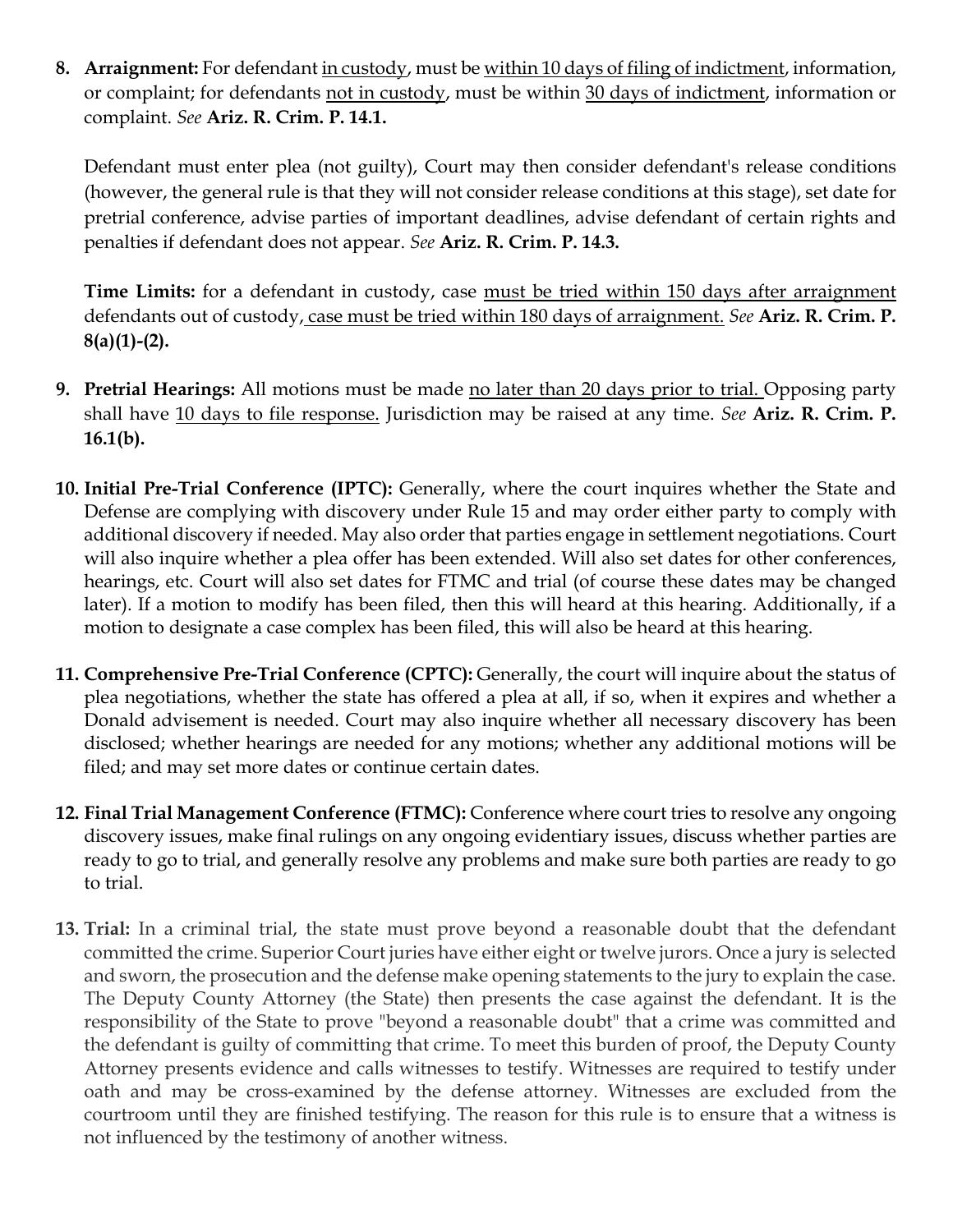<span id="page-4-0"></span>After the prosecutor presents the case against the defendant, the defense has an opportunity to present its evidence. On advice of counsel, the defendant may or may not testify on his/her behalf. As in the case with the prosecution witnesses, defense witnesses are subject to cross-examination by the prosecutor.

Following the defense's case, rebuttal witnesses may be called by the prosecutor to discredit statements and facts presented by the defense. At the end of the trial, attorneys for the prosecution and defense make their final arguments to the Judge or the jury. The Judge instructs the jury on how the law applies to the case and about the duty of the jury.

In every case the jury must render a verdict finding the defendant either guilty or not guilty. The jury must agree unanimously in order to find the defendant guilty or not guilty.

On rare occasions, instead of having a jury trial, the defendant and prosecutor may agree to a bench trial and ask a judge to determine the verdict.

There are three basic possible outcomes of a criminal trial: (1) guilty verdict, (2) not guilty verdict, or (3) mistrial.

For more information regarding trial: *see* **Ariz. R. Crim. P. 18–23**; *see also* **Ariz. R. Crim. P. 8**  (discussing speedy trial rights).

- **14. Guilty Verdict:** In a case where a guilty verdict is reached, the court will schedule a date for sentencing.
- **15. Not Guilty Verdict:** If the jury returns a "not guilty" verdict, this means that, in the jury's opinion, the State failed to prove the case beyond a reasonable doubt. The charges must be dismissed, and the defendant will be released. The State cannot appeal the jury's verdict and the matter cannot be retried (attempting to retry a defendant in that situation is called "double jeopardy," and is not permissible).
- **16. Mistrial:** There are two main situations in which a mistrial will be declared:

(1) **Hung Jury:** If the jury is unable to reach a unanimous verdict, it is declared "hung" by the Judge and the jury will be discharged. The State may then request that the case be retried within 60 days. *See* **Ariz. R. Crim. P. 8.2.**

(2) **Trial Misconduct:** If misconduct occurs on the part of the court, State, defense, or jury, the court may declare a mistrial. The jury will then be discharged and the State may request the case be retried within 60 days. *See* **Ariz. R. Crim. P. 8.2.**

**17. Sentencing:** Sentencing must take place after 15 days but before 30 days after the determination of guilt, unless the court grants defendant's request for sentence to be pronounced earlier. Trial court may also reset the date of sentencing to within 60 days after the determination of guilt if defendant requests a pre-sentence hearing under R. 26.7 and good cause is shown. *See* **Ariz. R. Crim. P. 26.3.**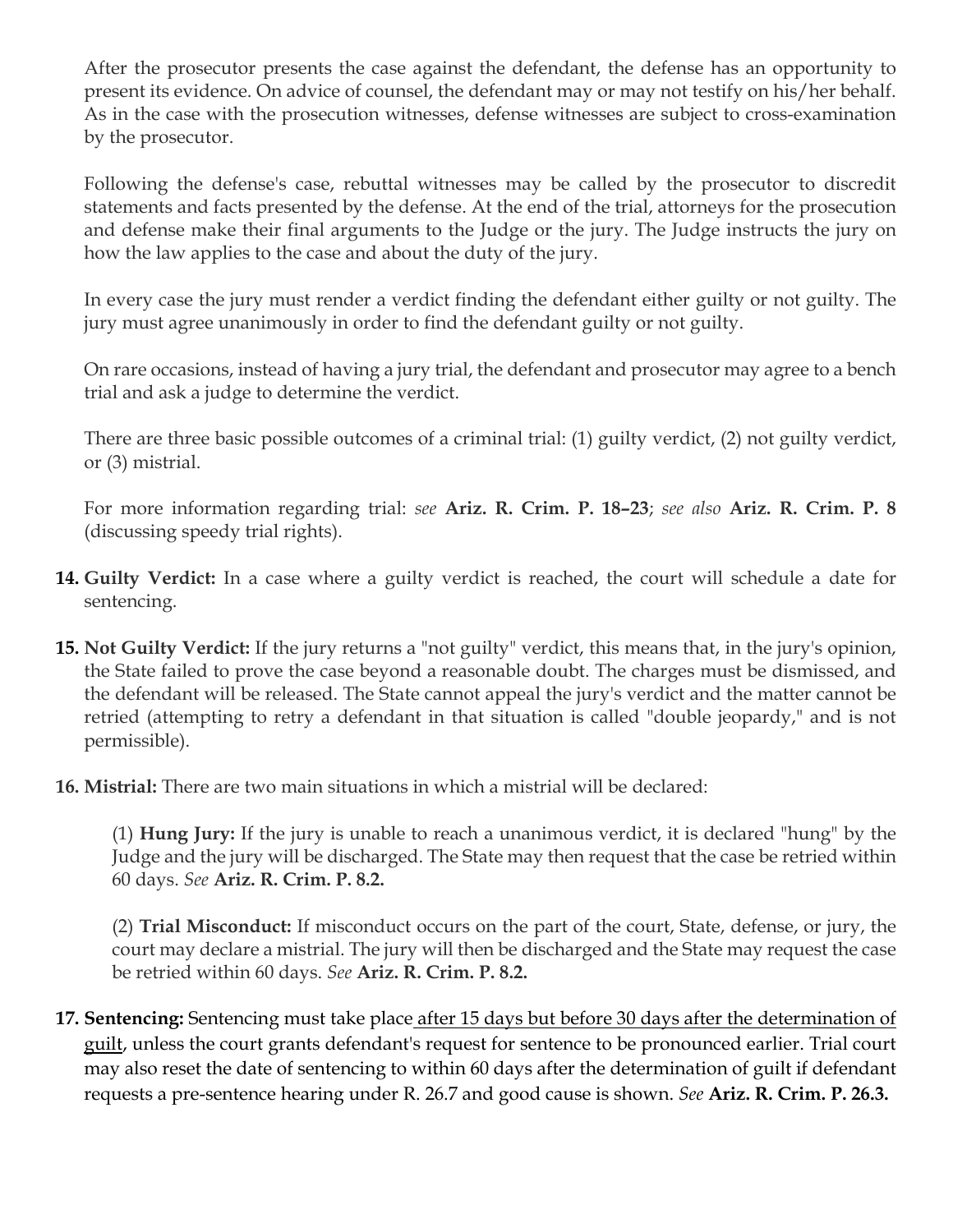<span id="page-5-0"></span>A pre-sentence report is required in all cases where the court has discretion over the penalty to be imposed. *See* **Ariz. R. Crim. P. 26.4.** 

Defendant is entitled to be at sentencing; no sentencing in absentia unless there is extraordinary circumstances. *See* **Ariz. R. Crim. P. 26.9;** *see also State v. Fettis*, 136 Ariz. 58, 664 P.2d 208 (1983). Defendant must also be given the chance to speak on his own behalf (right to allocution). *See* **Ariz. R. Crim. P. 26.10;** *see also State v. Nelson*, 122 Ariz. 1, 592 P.2d 1267 (1979).

## **18. Appeals/Post-Conviction Relief (PCR)**

**Appeals:** Notice of appeal must be filed within 20 days after the judge pronounces sentence. Only available if the defendant did not enter a plea agreement. Defendant is entitled to one appeal by right. May file an *Anders* Brief, where the defense finds no appealable issues and asks the Court to search through the record to see if it finds any. *See* **Ariz. R. Crim. P. 31.3.** 

**Post-Conviction Relief (PCR):** Relief available for specific types of violations. Grounds for relief are: (1) the conviction or sentence was in violation of the United States or Arizona Constitutions; (2) court was without jurisdiction to render judgment or impose sentence; (3) sentence exceeded maximum authorized by law, or not in accordance with law; (4) person held after sentence has expired; (5) newly discovered facts probably exist and such facts probably would have changed the verdict or sentence; (6) defendant's failure to file PCR or notice of appeal within prescribed time was not defendant's fault; (7) significant change of law that if determined to apply to defendant's case would probably overturn the defendant's conviction; (8) defendant demonstrates by clear and convincing evidence that the facts underlying the claim would be sufficient to establish that no reasonable fact-finder would have found defendant guilty or imposed the death penalty. *See* **Ariz. R. Crim. P. 32.1**Must be filed within 90 days of entry of judgment and sentence or 30 days after order and mandate in the direct appeal. *See* **Ariz. R. Crim. P. 32.4(a).** 

## **19. Settlement Conference/Plea Agreement**

**Settlement Conference:** At the request of either party, or sua sponte, the court may participate in settlement discussions by directing counsel to participate in a good faith discussion with the court regarding a resolution. The prosecutor must afford the victim an opportunity to confer with the prosecutor about about the resolution. *See* **Ariz. R. Crim. P. 17.4.**Generally, statements made during plea agreements are not admissible at trial, except to impeach the defendant if he makes a false statement or commits perjury. *See* **Ariz. R. Evid. 410.** 

**Plea Agreement:** If defendant signs a plea agreement it must be entered with the court. The defendant must be present and the court must determine that the defendant is entering into this plea agreement voluntarily and intelligently. *See* **Ariz. R. Crim. P. 17.1., 17.3** The court must tell the defendant: (1) the nature of the charge to which he is pleading; (2) range of possible sentences for the offense he is pleading to, including any special conditions regarding sentence; (3) constitutional rights the defendant is giving up by pleading; (4) the right to not plead guilty; (5)